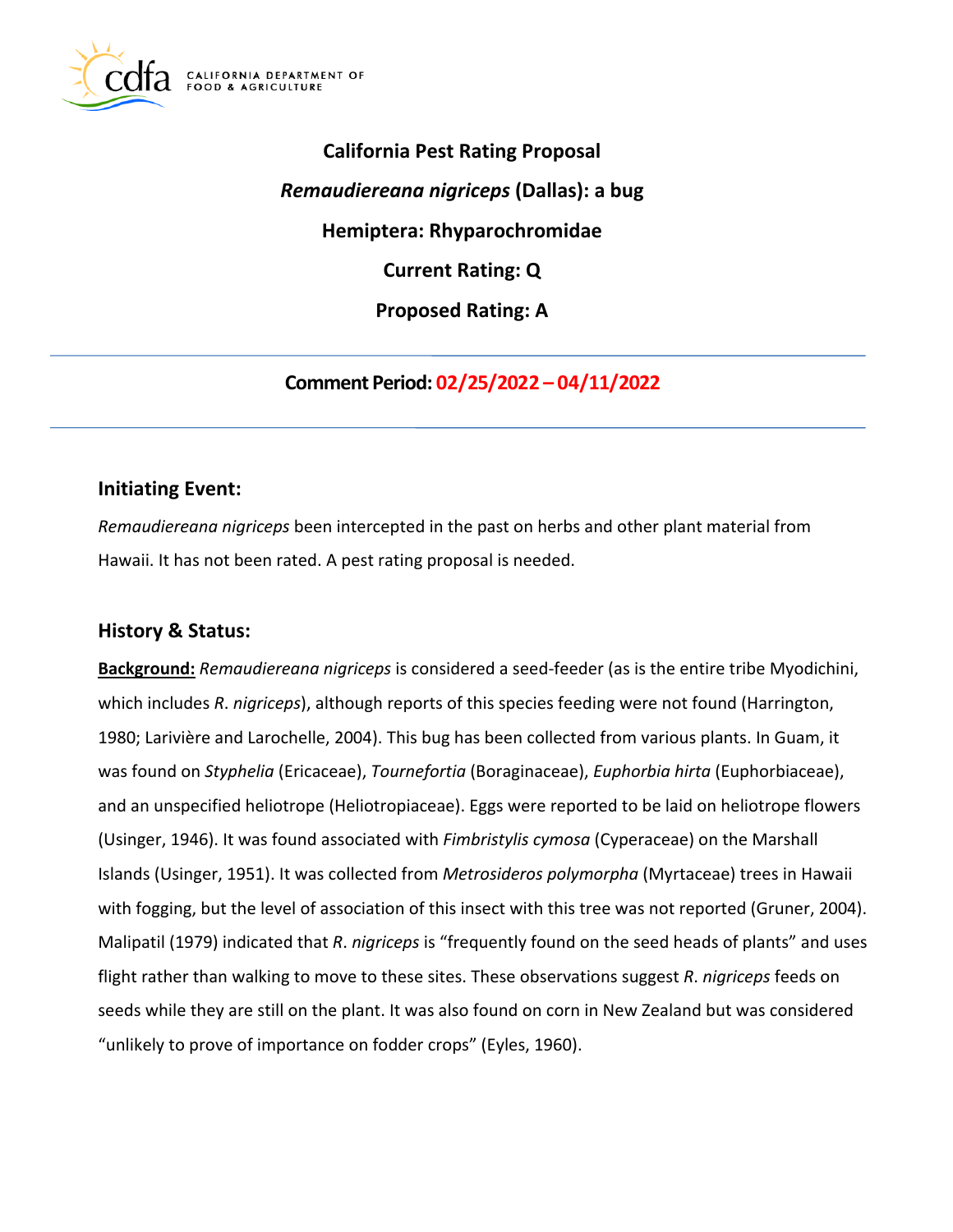

**Worldwide Distribution: Asia:** India, Indonesia, Japan, Malaysia, and Thailand; **Oceania:**  Widespread, including Australia, Fiji, Gilbert Islands, Guam, Hawaii, and New Zealand (Beardsley, 1979; Catala, 1957; Cumber, 1959; Gruner, 2004; Larivière and Larochelle, 2004; Malipatil, 1978; Usinger, 1946).

**Official Control:** *Remaudiereana nigriceps* is not known to be under official control anywhere.

**California Distribution:** *Remaudiereana nigriceps* is not known to be established in California.

**California Interceptions:** *Remaudiereana nigriceps* has been intercepted in the past on herbs and other plant material from Hawaii (California Department of Food and Agriculture).

The risk *Remaudiereana nigriceps* poses to California is evaluated below.

# **Consequences of Introduction:**

- 1) **Climate/Host Interaction:** *Remaudiereana nigriceps* appears to mostly be reported from areas with a subtropical or tropical climate. Literature suggests it may feed on the seeds of a wide variety of plants. Climate, not food, is likely to be a factor that limits this species in California. It seems likely that establishment would be limited to coastal central and southern regions of California. Therefore, it receives a **Medium (2)** in this category.
	- Low (1) Not likely to establish in California; or likely to establish in very limited areas.
	- **Medium (2) may be able to establish in a larger but limited part of California.**
	- High (3) likely to establish a widespread distribution in California.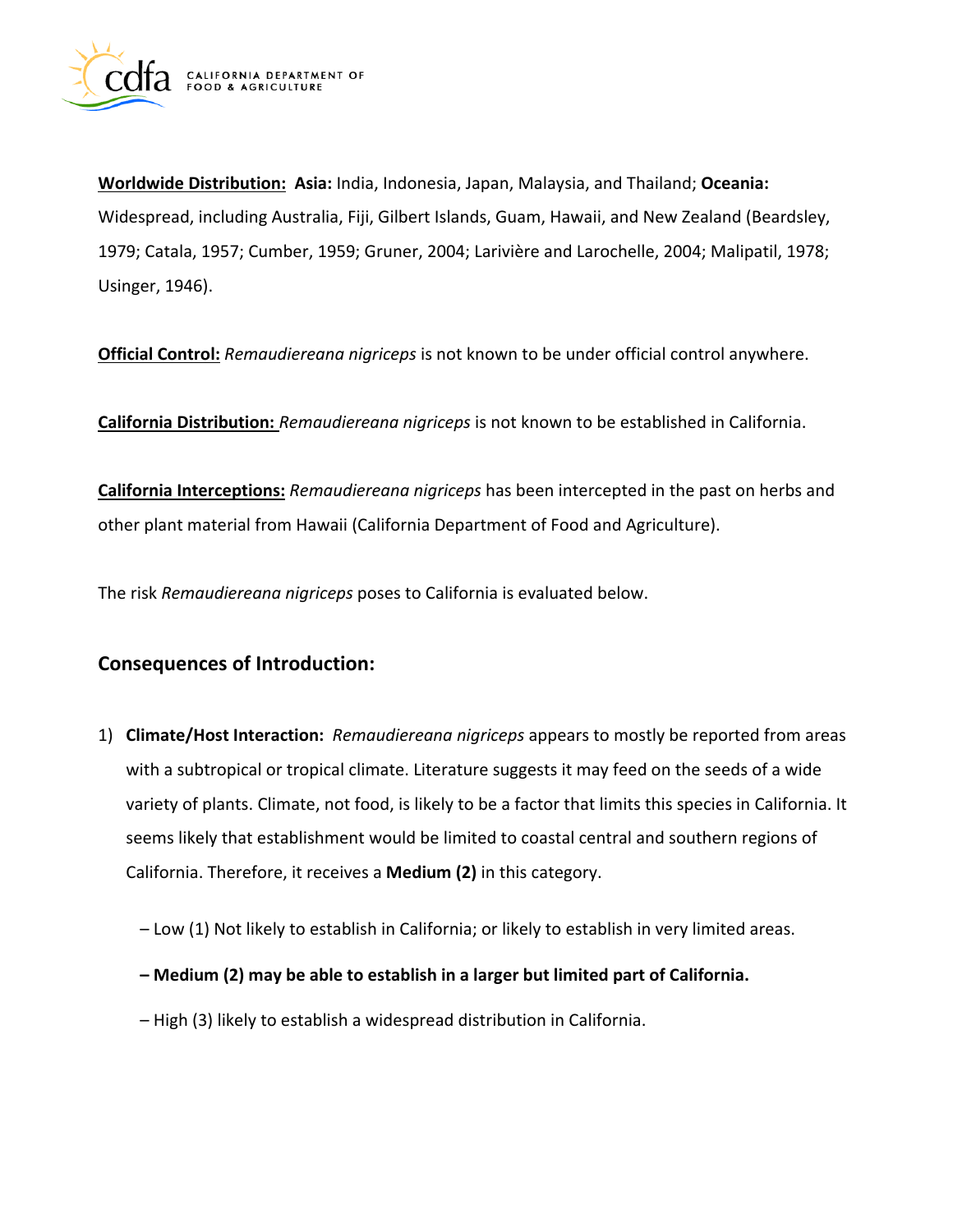

- 2) **Known Pest Host Range:** Although reports of feeding were not found, the association of this insect with plants in at least seven families suggests it is polyphagous. Therefore, it receives a **High (3)** in this category.
	- Low (1) has a very limited host range.
	- Medium (2) has a moderate host range.
	- **High (3) has a wide host range.**
- 3) **Pest Reproductive and Dispersal Potential:** *Remaudiereana nigriceps* can be moved with infested plant material and can fly. Therefore, it receives a **Medium (2)** in this category.
	- Low (1) does not have high reproductive or dispersal potential.
	- **Medium (2) has either high reproductive or dispersal potential.**
	- High (3) has both high reproduction and dispersal potential.
- 4) **Economic Impact**. *Remaudiereana nigriceps* is widely distributed and no reports were found of it having any economic impacts. It is not known to be under official control anywhere. Therefore, *R*. *nigriceps* receives a **Low (1)** in this category.

#### **Economic Impact:**

- A. The pest could lower crop yield.
- B. The pest could lower crop value (includes increasing crop production costs).
- C. The pest could trigger the loss of markets (includes quarantines).
- D. The pest could negatively change normal cultural practices.
- E. The pest can vector, or is vectored, by another pestiferous organism.
- F. The organism is injurious or poisonous to agriculturally important animals.
- G. The organism can interfere with the delivery or supply of water for agricultural uses.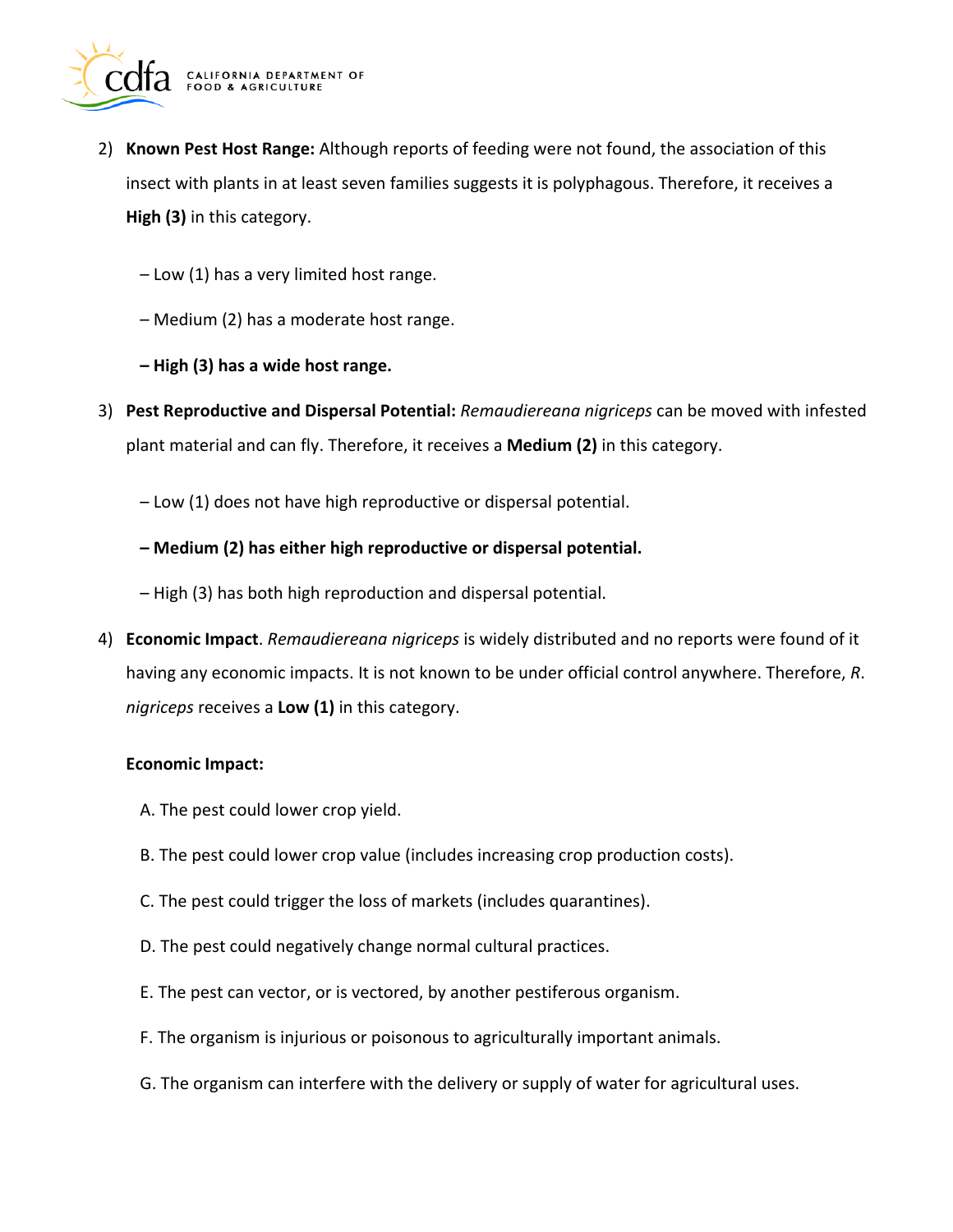

### **Economic Impact Score: Low**

### **– Low (1) causes 0 or 1 of these impacts.**

- Medium (2) causes 2 of these impacts.
- High (3) causes 3 or more of these impacts.
- 5) **Environmental Impact**. It does not seem likely that *R*. *nigriceps* would trigger treatments because it does not appear to be reported to cause damage. Although impacts have not been reported on crop or wild plants, it is possible that R. nigriceps seed predation could impact threatened or endangered plant species in California. Therefore, *R. nigriceps* receives a **Medium (2)** in this category.

#### **Environmental Impact: B**

A. The pest could have a significant environmental impact such as lowering biodiversity, disrupting natural communities, or changing ecosystem processes.

#### **B. The pest could directly affect threatened or endangered species.**

- C. The pest could impact threatened or endangered species by disrupting critical habitats.
- D. The pest could trigger additional official or private treatment programs.

E. The pest significantly impacts cultural practices, home/urban gardening or ornamental plantings.

#### **Environmental Impact Score: Medium (2)**

- Low (1) causes none of the above to occur.
- **Medium (2) causes one of the above to occur.**
- High (3) causes two or more of the above to occur.

## **Consequences of Introduction to California for** *Remaudiereana nigriceps***: Medium**

## **(10)**

Add up the total score and include it here.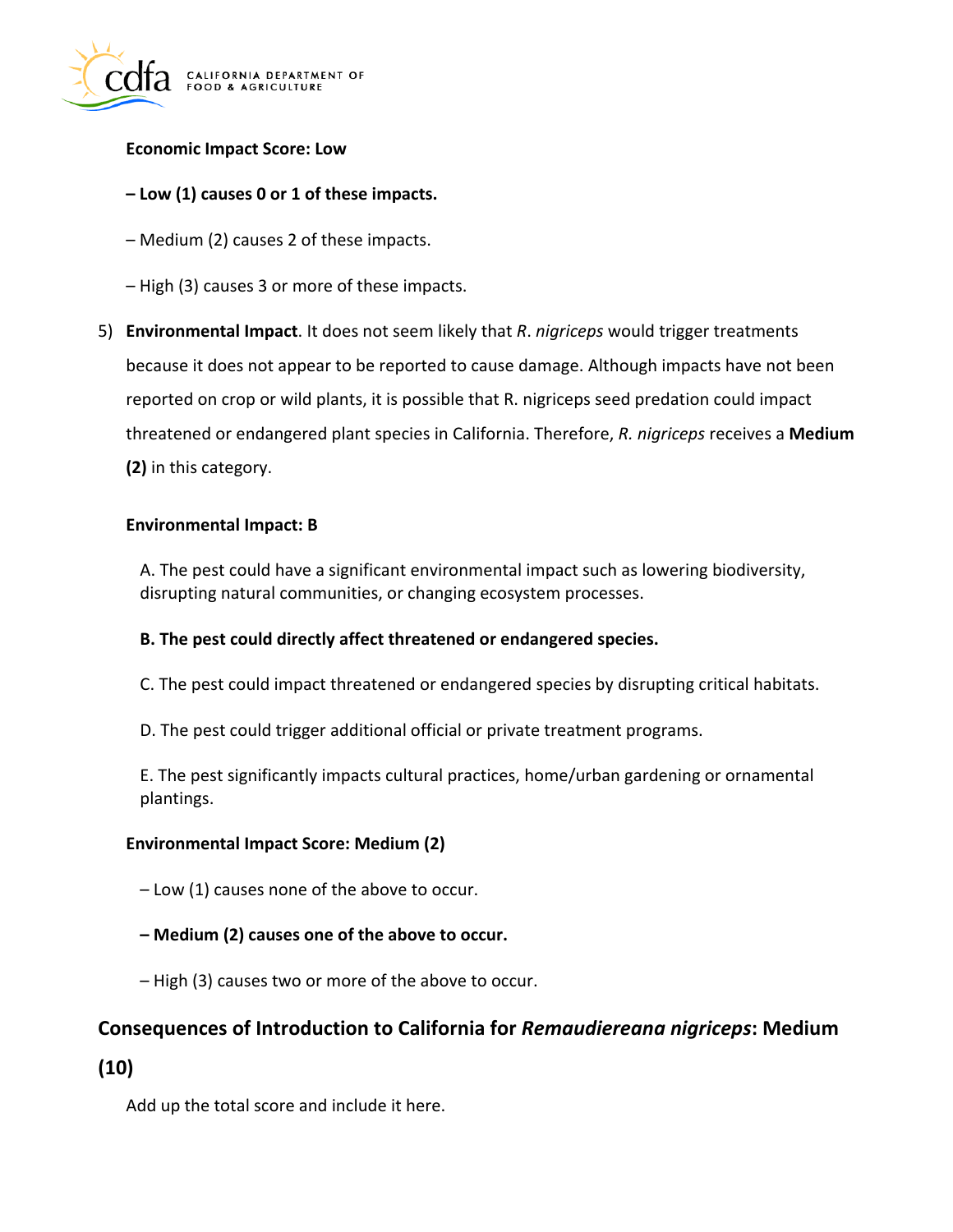

–Low = 5-8 points

## **–Medium = 9-12 points**

 $-High = 13-15$  points

6) **Post Entry Distribution and Survey Information:** *Remaudiereana nigriceps* is not known to be established in California. It receives a **Not established (0)** in this category.

**–Not established (0) Pest never detected in California, or known only from incursions.** 

–Low (-1) Pest has a localized distribution in California, or is established in one suitable climate/host area (region).

–Medium (-2) Pest is widespread in California but not fully established in the endangered area, or pest established in two contiguous suitable climate/host areas.

–High (-3) Pest has fully established in the endangered area, or pest is reported in more than two contiguous or non-contiguous suitable climate/host areas.

## **Final Score:**

7) The final score is the consequences of introduction score minus the post entry distribution and survey information score: Medium (10)

## **Uncertainty:**

There are no ongoing surveys for *R*. *nigriceps,* so it is possible that this bug is already established in California. There is a high degree of uncertainty regarding the potential for this bug to have impacts in California. No reports of economic or environmental damage resulting from this species were found. The impact of seed predator insects on plants is poorly understood and is likely to vary widely across the plant and insect species involved. However, in some cases it may be an important limiting factor in the reproduction of a plant. In the case of *R*. *nigriceps*, although this species appears to be polyphagous, it apparently feeds on seeds when they are on the plant, which suggests that this insect exhibits some type of searching behavior and may tend to concentrate on or prefer particular plants. If a rare plant species happens to be "targeted," this insect could impact its reproductive capacity.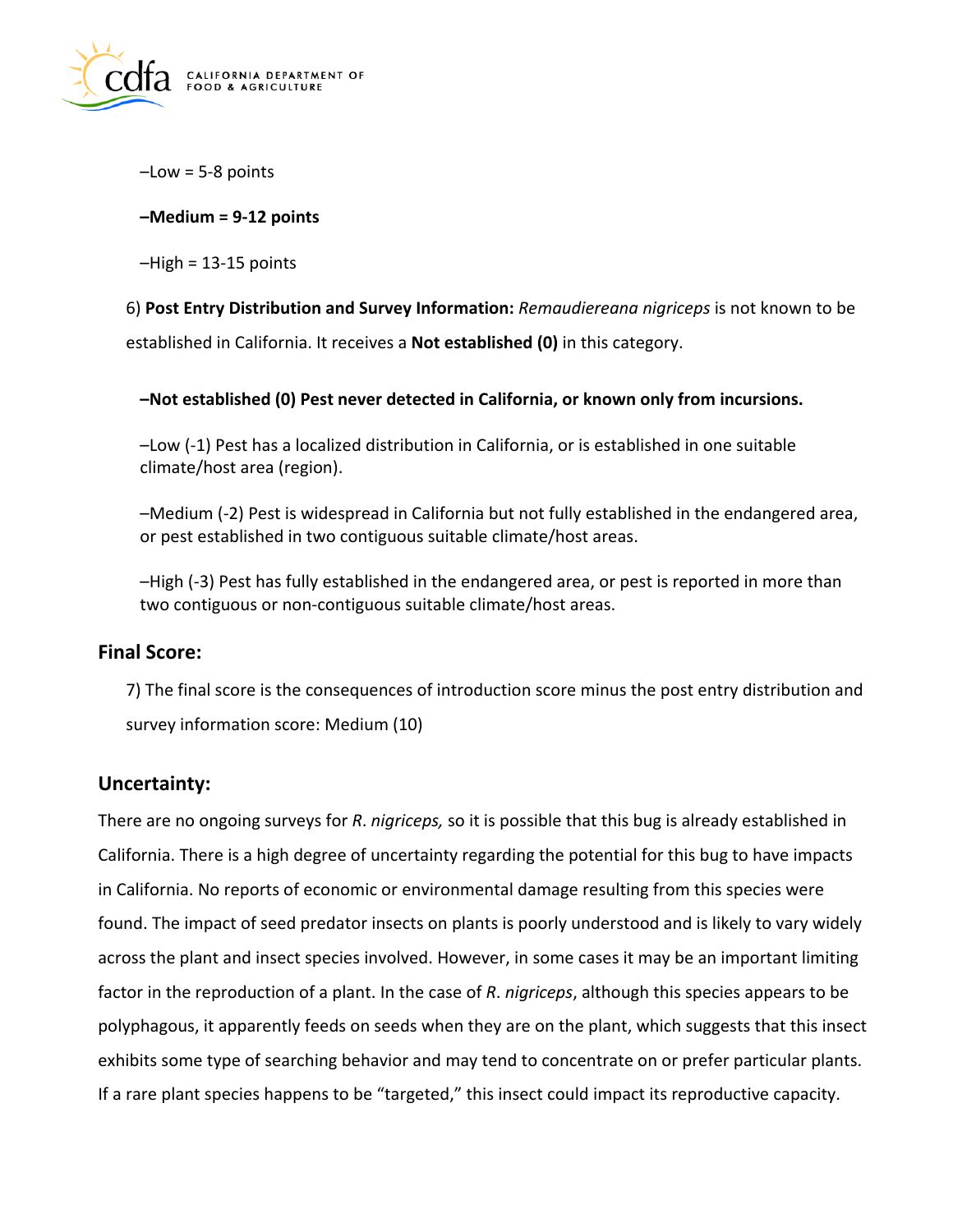

## **Conclusion and Rating Justification:**

*Remaudiereana nigriceps* is unlikely to impact crops in California and it does not appear to be under official control anywhere. However, its habits suggest it could threaten rare plants in California. It is not known to be established in this state. For these reasons, an "A" rating is justified.

## **References:**

Beardsley, J. W. 1979. *Pachybrachius* sp. Proceedings of the Hawaiian Entomological Society 23:22.

California Department of Food and Agriculture. Pest and damage record database. Accessed February 9, 2021:

<https://pdr.cdfa.ca.gov/PDR/pdrmainmenu.aspx>

Catala, R. L. A. 1957. Report on the Gilbert Islands: Some aspects of human ecology. Atoll Research Bulletin 59. The Pacific Science Board.

Cumber, R. A. 1959. The insect complex of sown pastures in the North Island. New Zealand Journal of Agricultural Research 2:1-25.

Eyles, A. C. 1960. Insects associated with the major fodder crops in the North Island. New Zealand Journal of Agricultural Research 3:994-1008.

Gruner, D. 2004. Arthropods from 'Öhi'a Lehua (Myrtaceae: *Metrosideros polymorpha*), with new records for the Hawaiian Islands. Records of the Hawaii Biological Survey for 2003. Bishop Museum Occasional Papers 78:33-52.

Harrington, B. J. 1980. A generic level revision and cladistic analysis of the Myodochini of the world (Hemiptera, Lygaeidae, Rhyparochrominae). Bulletin of the American Museum of Natural History 167:49-116.

Larivière, M.-C. and Larochelle, A. 2004. Heteroptera (Insecta: Hemiptera): Catalogue. Fauna of New Zealand 50:1-330.

Malipatil, M. B. 1978. Australian Journal of Zoology - Supplementary Series 56:1-178.

Malipatil, M. B. 1979. The biology of some Lygaeidae (Hemiptera: Heteroptera) of south-east Queensland. Australian Journal of Zoology 27:231-249.

Usinger, R. L. 1946. Insects of Guam II. Bernice P. Bishop Museum Bulletin 189:11-103.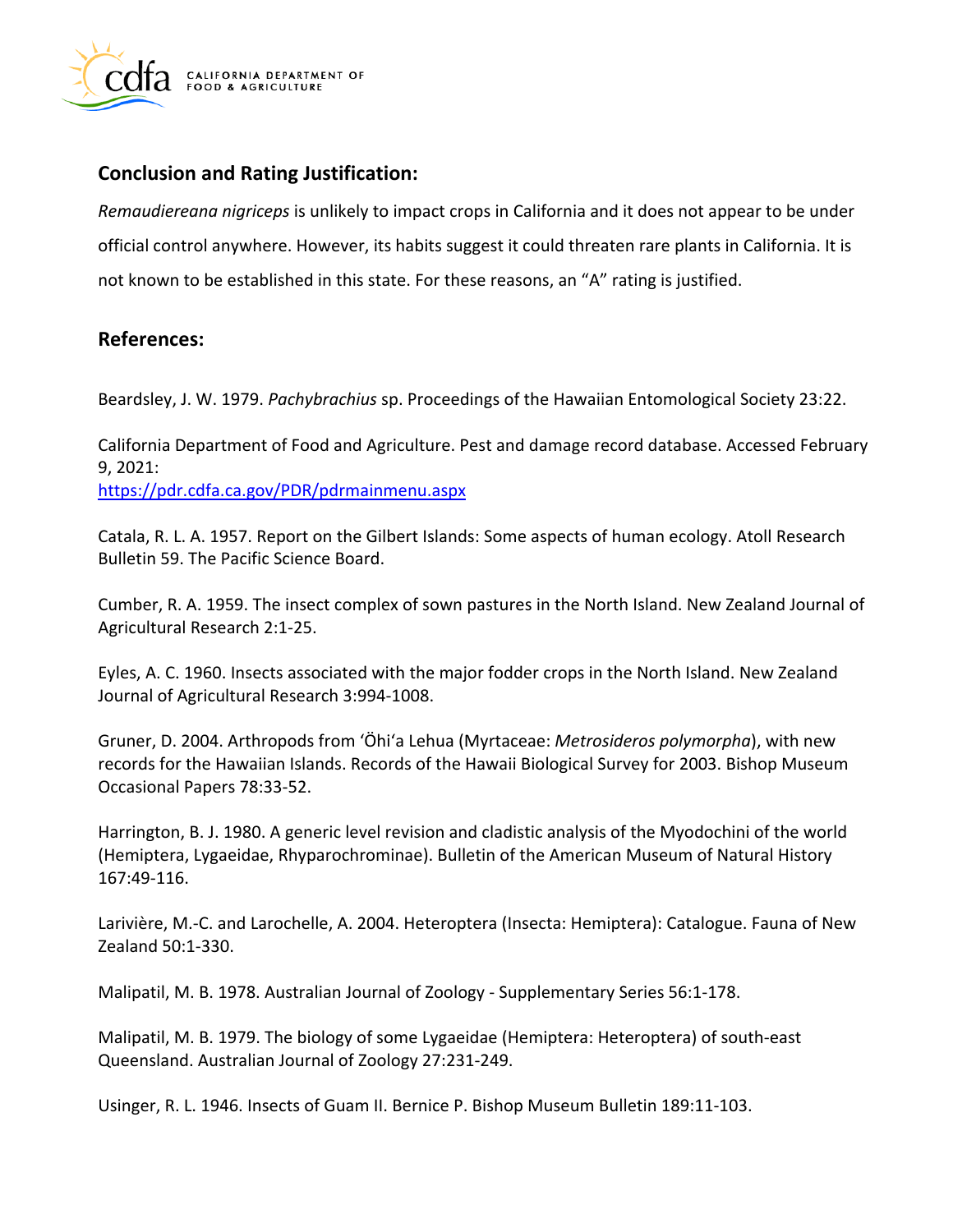

Usinger, R. L. 1951. Heteroptera of the Marshall Islands. Proceedings of the Hawaiian Entomological Society 14:315-321.

### **Responsible Party:**

Kyle Beucke, 1220 N Street, Sacramento, CA 95814, 916-698-3034, [permits\[@\]cdfa.ca.gov](https://permits[@]cdfa.ca.gov) 

## **\*Comment Period: 02/25/2022 – 04/11/2022**

#### **\*NOTE:**

You must be registered and logged in to post a comment. If you have registered and have not received the registration confirmation, please contact us at [permits\[@\]cdfa.ca.gov](https://permits[@]cdfa.ca.gov).

#### **Comment Format:**

 $\clubsuit$  Comments should refer to the appropriate California Pest Rating Proposal Form subsection(s) being commented on, as shown below.

#### **Example Comment:**

Consequences of Introduction: 1. Climate/Host Interaction: [Your comment that relates to "Climate/Host Interaction" here.]

- Posted comments will not be able to be viewed immediately.
- $\triangleleft$  Comments may not be posted if they:

Contain inappropriate language which is not germane to the pest rating proposal;

Contains defamatory, false, inaccurate, abusive, obscene, pornographic, sexually oriented, threatening, racially offensive, discriminatory or illegal material;

Violates agency regulations prohibiting sexual harassment or other forms of discrimination;

Violates agency regulations prohibiting workplace violence, including threats.

 $\clubsuit$  Comments may be edited prior to posting to ensure they are entirely germane.